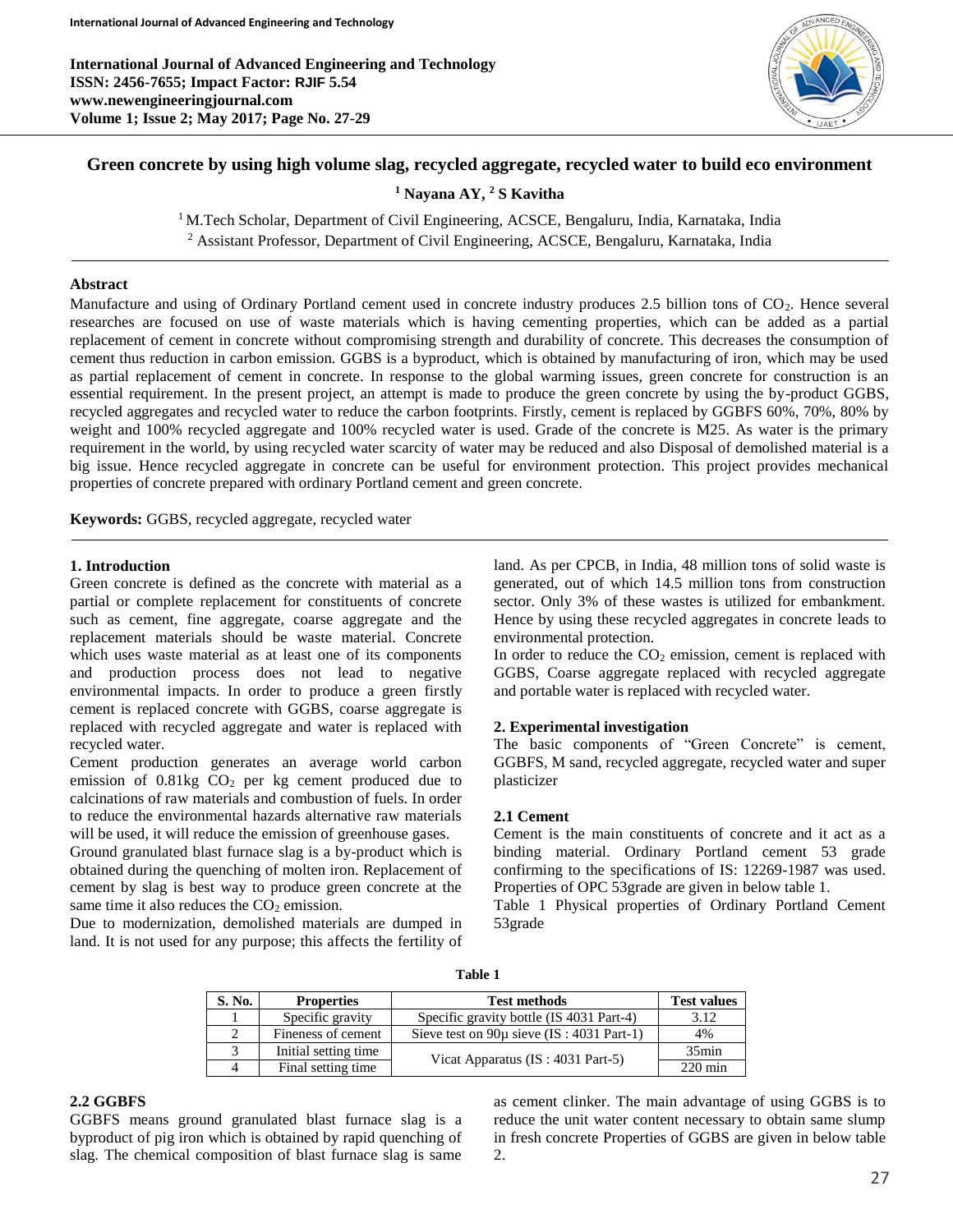**Table 2:** Properties of GGBS

| <b>S. No.</b> | <b>Properties</b> | <b>Test values</b> |
|---------------|-------------------|--------------------|
|               | Specific gravity  |                    |
|               | Fineness of GGBS  | 2.2%               |

# **2.3 Fine aggregate**

Aggregate which passes through 4.75mm sieve are called fine aggregate. The aggregates used were confirming to zone II according to IS: 383-1970. Properties of fine aggregates are given in below table 3.

**Table 3:** Physical properties of fine aggregates

| <b>S. No.</b> | <b>Properties</b> | Code of reference        | <b>Results</b> |
|---------------|-------------------|--------------------------|----------------|
|               | Specific gravity  | $IS: 2386-1963$ (Part-3) | 2.6            |
|               | Fineness modulus  | $IS: 383-1970$           | 3.1            |
|               | Bulking of sand   | $IS: 2386-1963$ (Part-3) | 7%             |

## **2.4 Coarse aggregate**

Aggregate which passes through 20mm sieve and retained on 4.75mm sieve are used. The aggregates used were confirming IS 383:1970. Properties of coarse aggregates are given in below table 4.

**Table 4:** Properties of coarse aggregate

| Sl. no        | <b>Properties</b>  | Code of reference        | <b>Results</b> |
|---------------|--------------------|--------------------------|----------------|
|               | Specific gravity   | IS: 2386-1986 (Part-3)   | 2.65           |
|               | Water absorption   | IS: 2386-1986 (Part-3)   | 0.29%          |
| $\mathcal{R}$ | Fineness modulus   | $IS: 2386-1963$ (Part 1) | 2.7            |
|               | Impact value       | IS: 2386-1986 (Part 3)   | 13.7           |
|               | Los angle abrasion | IS: 2386-1986 (Part 3)   | 22.94          |

# **2.5 Recycled aggregate**

Properties of recycled aggregates are given in below table 4.

| Table 5 Physical properties of recycled aggregate |  |  |  |
|---------------------------------------------------|--|--|--|
|---------------------------------------------------|--|--|--|

| .<br>۰.<br>×<br>×<br>۰, | $\sim$ |
|-------------------------|--------|
|-------------------------|--------|

| Sl. no         | <b>Properties</b>  | Code of reference        | <b>Results</b> |
|----------------|--------------------|--------------------------|----------------|
|                | Specific gravity   | $IS: 2386-1986$ (Part-3) | 2.45           |
| $\mathcal{D}$  | Water absorption   | $IS: 2386-1986$ (Part-3) | 0.31%          |
| 3              | Impact value       | $IS: 2386-1986$ (Part 3) | 33.2%          |
| $\overline{4}$ | Los angle abrasion | $IS: 2386-1986$ (Part 3) | 35.5%          |

# **2.6 Super plasticizer**

Super plasticizer are the new version of plasticizer, now a days super plasticizers are most commonly used admixtures, chemical composition is different from normal plasticizer. In the resent investigations GLENIUM B233 is used

## **2.7 Mix proportions for different mix for 1m3 concrete**

**Table 6:** Mix proportions for different mix for 1m3 concrete

| Sl. No | <b>Materials</b>  | NC   | Mix 1 | Mix <sub>2</sub> | Mix 3 |
|--------|-------------------|------|-------|------------------|-------|
|        | Cement            | 311  | 124   | 93               | 62    |
| 2      | <b>GGBS</b>       |      | 187   | 218              | 249   |
| 3      | Coarse aggregate  | 1220 | 1220  | 1220             | 1220  |
|        | Fine aggregate    | 766  | 766   | 766              | 766   |
|        | Water             | 140  | 140   | 140              | 140   |
|        | Super plasticizer | 6.22 | 5.22  | 5.22             | 5.22  |

# **3. Results**

# **3.1 Compressive strength**

The compressive test were carried to the specimen of 150mm X 150 mm X 150 mm after 7, 14, 28 days of curing with Compressive Testing Machine of 2000 kN capacity. A test result is average of three specimens and the maximum strength is average of 28 days curing.

|                  | Average compressive strength in N/mm2 |       |       |
|------------------|---------------------------------------|-------|-------|
|                  | 14 days<br>28 days<br>7 days          |       |       |
| Mix <sub>1</sub> | 18.81                                 | 27.33 | 30.26 |
| Mix <sub>2</sub> | 18.12                                 | 22.44 | 26.17 |
| Mix <sub>3</sub> | 13.23                                 | 19.20 | 20.40 |
| Mix 1            | 10.72                                 | 15.33 | 17.37 |

**Table 7:** Compressive strength for different mix proportions



**Fig 1:** Compressive Strength